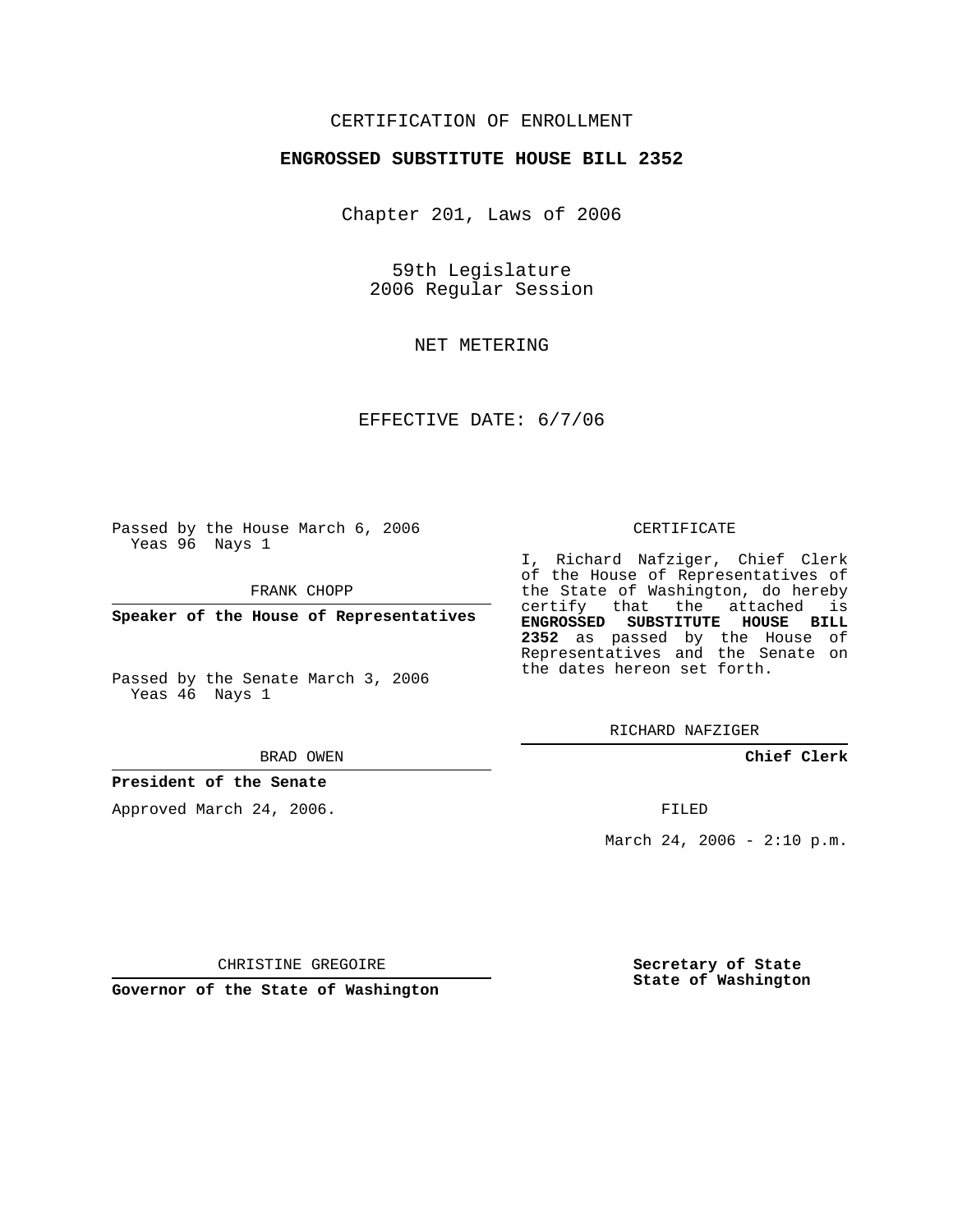# **ENGROSSED SUBSTITUTE HOUSE BILL 2352** \_\_\_\_\_\_\_\_\_\_\_\_\_\_\_\_\_\_\_\_\_\_\_\_\_\_\_\_\_\_\_\_\_\_\_\_\_\_\_\_\_\_\_\_\_

\_\_\_\_\_\_\_\_\_\_\_\_\_\_\_\_\_\_\_\_\_\_\_\_\_\_\_\_\_\_\_\_\_\_\_\_\_\_\_\_\_\_\_\_\_

AS AMENDED BY THE SENATE

Passed Legislature - 2006 Regular Session

**State of Washington 59th Legislature 2006 Regular Session**

**By** House Committee on Technology, Energy & Communications (originally sponsored by Representatives Morris, Hudgins and B. Sullivan)

READ FIRST TIME 01/25/06.

 AN ACT Relating to net metering; and amending RCW 80.60.010, 80.60.020, 80.60.030, and 80.60.040.

BE IT ENACTED BY THE LEGISLATURE OF THE STATE OF WASHINGTON:

 **Sec. 1.** RCW 80.60.010 and 2000 c 158 s 1 are each amended to read as follows:

 The definitions in this section apply throughout this chapter unless the context clearly indicates otherwise.

(1) "Commission" means the utilities and transportation commission.

(2) "Customer-generator" means a user of a net metering system.

 (3) "Electrical company" means a company owned by investors that meets the definition of RCW 80.04.010.

 (4) "Electric cooperative" means a cooperative or association organized under chapter 23.86 or 24.06 RCW.

 (5) "Electric utility" means any electrical company, public utility district, irrigation district, port district, electric cooperative, or municipal electric utility that is engaged in the business of distributing electricity to retail electric customers in the state.

 (6) "Irrigation district" means an irrigation district under chapter 87.03 RCW.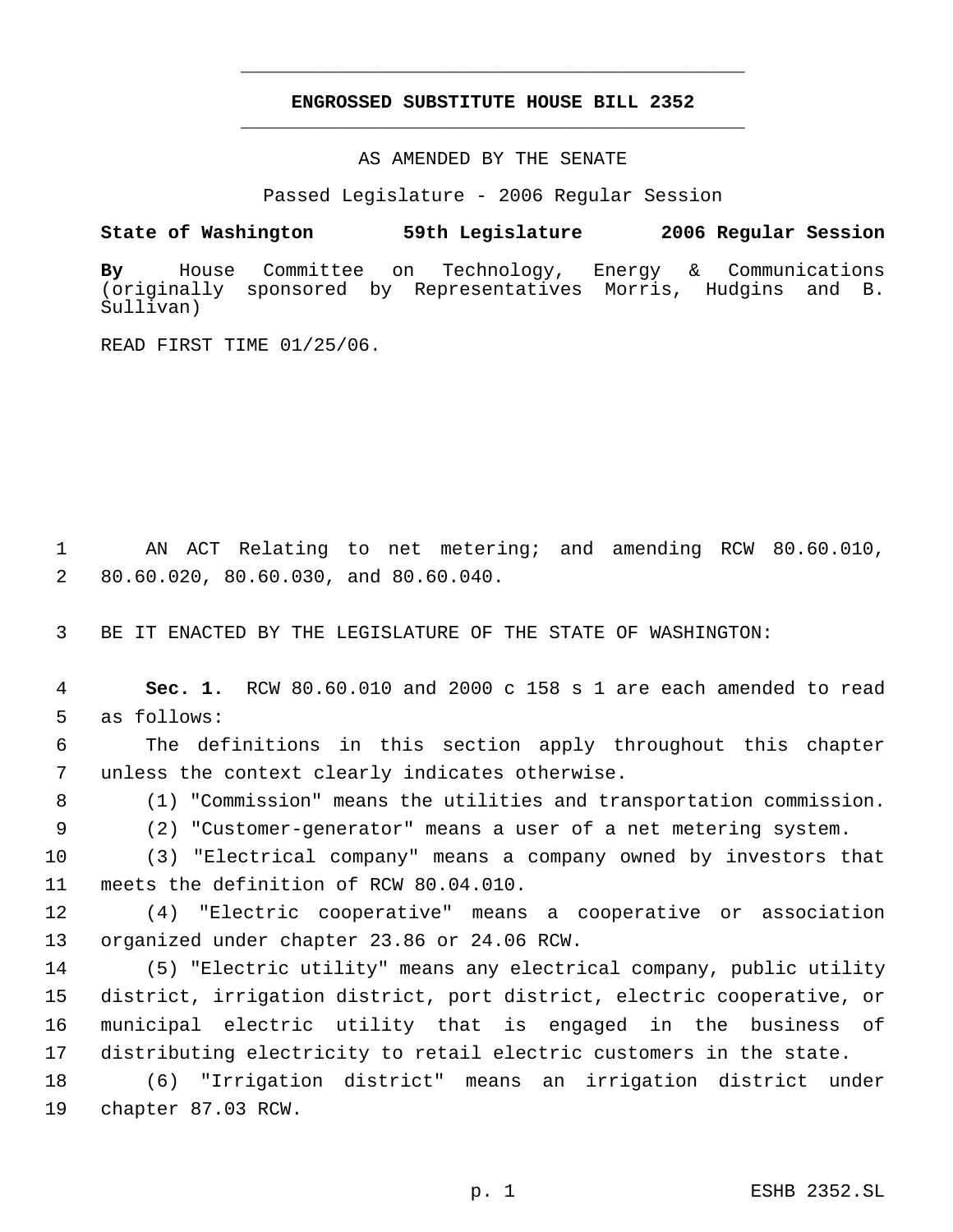(7) "Municipal electric utility" means a city or town that owns or operates an electric utility authorized by chapter 35.92 RCW.

 (8) "Net metering" means measuring the difference between the electricity supplied by an electric utility and the electricity 5 generated by a customer-generator ((that is fed back to the electric utility)) over the applicable billing period.

7 (9) "Net metering system" means a fuel cell  $((\Theta \rightarrow F))$ , a facility that 8 produces electricity and used and useful thermal energy from a common 9 fuel source, or a facility for the production of electrical energy that 10 generates renewable energy, and that:

11 (a) ((Uses as its fuel either solar, wind, or hydropower;

12  $(\theta)$ ) Has ( $(\theta)$ ) an electrical generating capacity of not more than 13 ((twenty-five)) one hundred kilowatts;

14  $((\{e\})$  (b) Is located on the customer-generator's premises;

15  $((\{d\})$   $(c)$  Operates in parallel with the electric utility's transmission and distribution facilities; and

17  $((\{e\})\)$   $(d)$  Is intended primarily to offset part or all of the customer-generator's requirements for electricity.

 (10) "Port district" means a port district within which an industrial development district has been established as authorized by Title 53 RCW.

 (11) "Public utility district" means a district authorized by chapter 54.04 RCW.

 (12) "Renewable energy" means energy generated by a facility that uses water, wind, solar energy, or biogas from animal waste as a fuel.

 **Sec. 2.** RCW 80.60.020 and 2000 c 158 s 2 are each amended to read as follows:

An electric utility:

 (1) Shall offer to make net metering available to eligible customers-generators on a first-come, first-served basis until the 31 cumulative generating capacity of net metering systems equals  $((0,1))$  $0.25$  percent of the utility's peak demand during 1996( $(-6.25)$  which not less than 0.05 percent shall be attributable to net metering systems that use as its fuel either solar, wind, or hydropower)). On January 1, 2014, the cumulative generating capacity available to net metering systems will equal 0.5 percent of the utility's peak demand during 1996. Not less than one-half of the utility's 1996 peak demand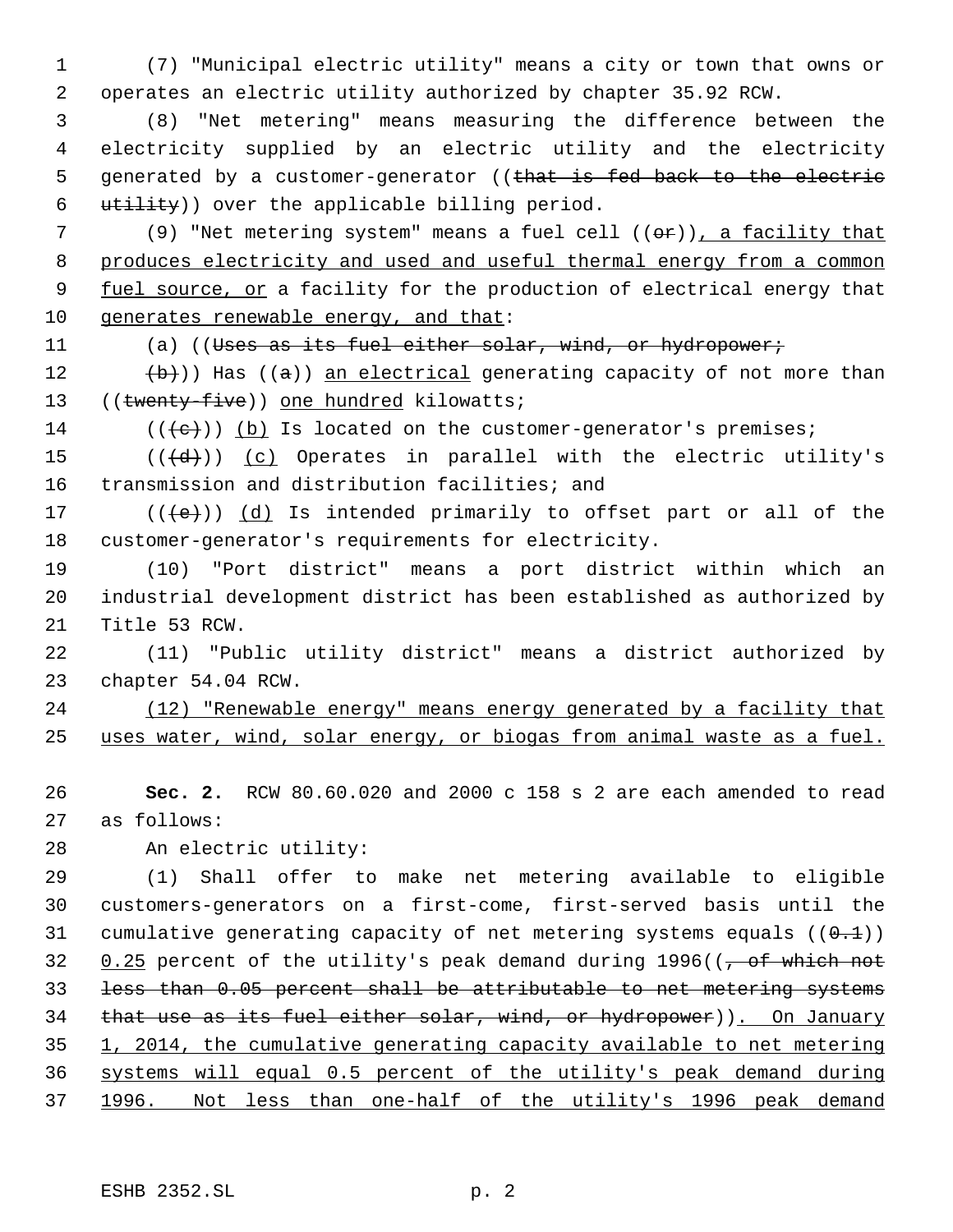available for net metering systems shall be reserved for the cumulative generating capacity attributable to net metering systems that generate renewable energy;

 (2) Shall allow net metering systems to be interconnected using a standard kilowatt-hour meter capable of registering the flow of electricity in two directions, unless the commission, in the case of an electrical company, or the appropriate governing body, in the case of other electric utilities, determines, after appropriate notice and opportunity for comment:

 (a) That the use of additional metering equipment to monitor the flow of electricity in each direction is necessary and appropriate for the interconnection of net metering systems, after taking into account the benefits and costs of purchasing and installing additional metering 14 equipment; and

 (b) How the cost of purchasing and installing an additional meter is to be allocated between the customer-generator and the utility;

 (3) Shall charge the customer-generator a minimum monthly fee that is the same as other customers of the electric utility in the same rate class, but shall not charge the customer-generator any additional standby, capacity, interconnection, or other fee or charge unless the commission, in the case of an electrical company, or the appropriate governing body, in the case of other electric utilities, determines, after appropriate notice and opportunity for comment that:

 (a) The electric utility will incur direct costs associated with interconnecting or administering net metering systems that exceed any offsetting benefits associated with these systems; and

 (b) Public policy is best served by imposing these costs on the customer-generator rather than allocating these costs among the utility's entire customer base.

 **Sec. 3.** RCW 80.60.030 and 1998 c 318 s 4 are each amended to read as follows:

 Consistent with the other provisions of this chapter, the net energy measurement must be calculated in the following manner:

 (1) The electric utility shall measure the net electricity produced or consumed during the billing period, in accordance with normal metering practices.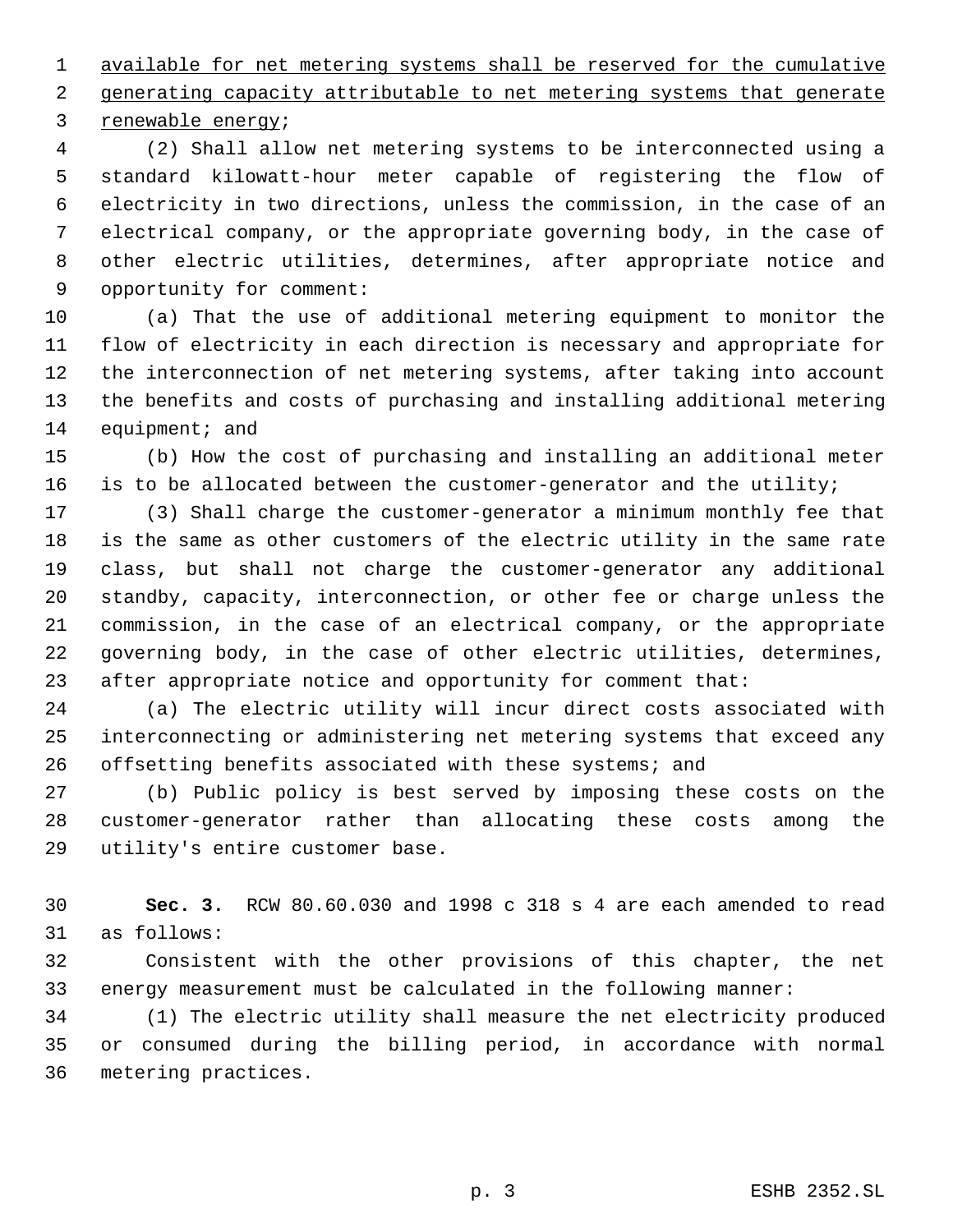(2) If the electricity supplied by the electric utility exceeds the electricity generated by the customer-generator and fed back to the electric utility during the billing period, the customer-generator shall be billed for the net electricity supplied by the electric utility, in accordance with normal metering practices.

 (3) If electricity generated by the customer-generator exceeds the electricity supplied by the electric utility, the customer-generator:

 (a) Shall be billed for the appropriate customer charges for that billing period, in accordance with RCW 80.60.020; and

 (b) Shall be credited for the excess kilowatt-hours generated during the billing period, with this kilowatt-hour credit appearing on the bill for the following billing period.

13 ((At the beginning)) On April 30th of each calendar year, any remaining unused kilowatt-hour credit accumulated during the previous year shall be granted to the electric utility, without any compensation to the customer-generator.

 **Sec. 4.** RCW 80.60.040 and 2000 c 158 s 3 are each amended to read as follows:

 (1) A net metering system used by a customer-generator shall include, at the customer-generator's own expense, all equipment necessary to meet applicable safety, power quality, and interconnection requirements established by the national electrical code, national electrical safety code, the institute of electrical and electronics engineers, and underwriters laboratories.

 (2) The commission, in the case of an electrical company, or the appropriate governing body, in the case of other electric utilities, after appropriate notice and opportunity for comment, may adopt by regulation additional safety, power quality, and interconnection 29 requirements for customer-generators, including limitations on the number of customer generators and total capacity of net metering systems that may be interconnected to any distribution feeder line, 32 circuit, or network that the commission or governing body determines are necessary to protect public safety and system reliability.

 (3) An electric utility may not require a customer-generator whose net metering system meets the standards in subsections (1) and (2) of this section to comply with additional safety or performance standards, perform or pay for additional tests, or purchase additional liability